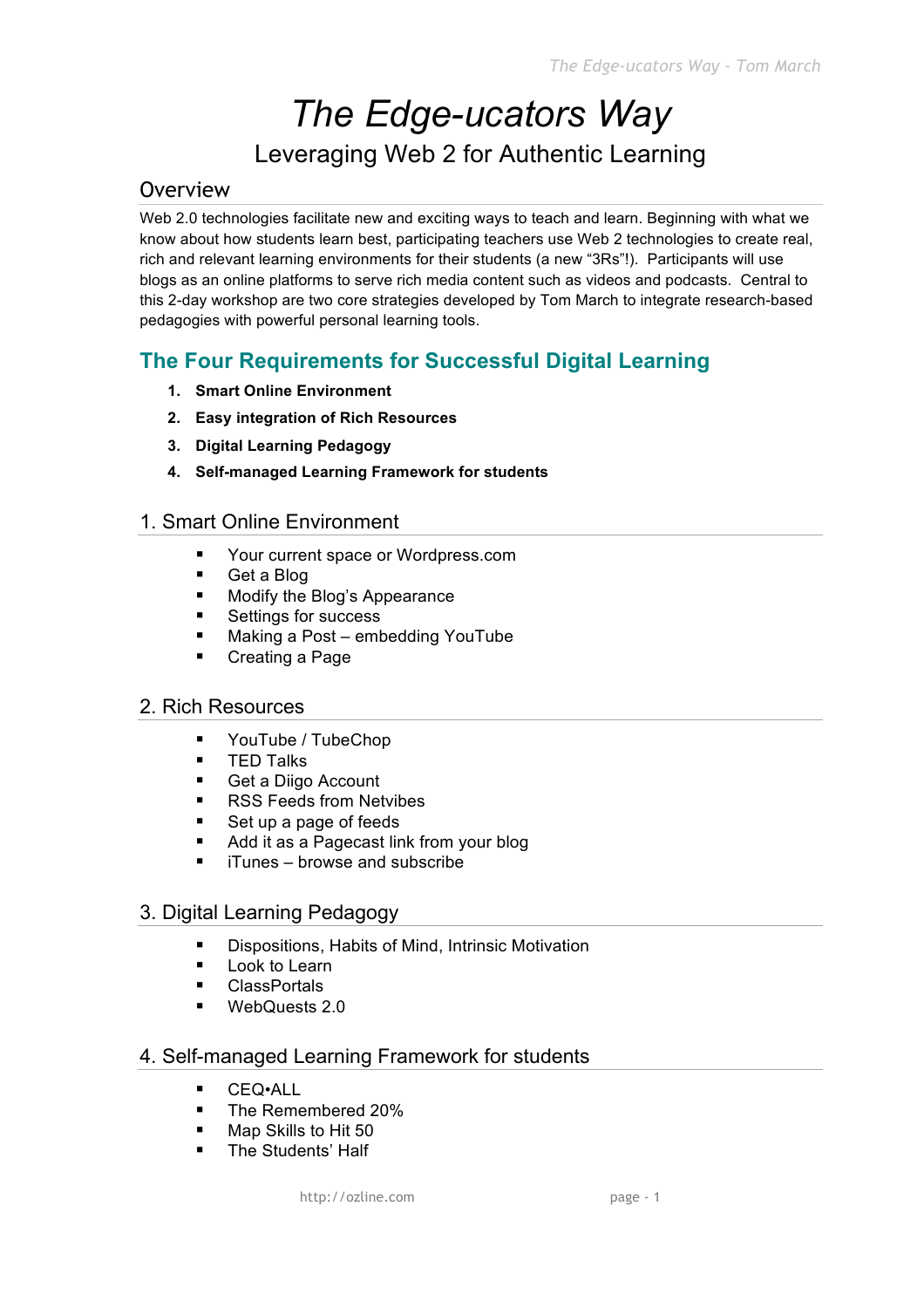## Day 1 – Online Space and Rich Resources (Web 2.0)

## **Activities: Online Space**

#### **Setting up your online space**

- Get a Blog: http://ozline.com/entry/strategies/tutorials/get-a-blog/
- Make a Post: http://ozline.com/entry/strategies/tutorials/add-a-post/
- Change the theme: http://en.support.wordpress.com/themes/
- Comments: http://en.support.wordpress.com/settings/discussion-settings/
- Siderbar widgets: http://en.support.wordpress.com/topic/widgets-sidebars/
- How-to Videos from Wordpress: http://wordpress.tv/category/how-to/

## **Activities: Rich Resources**

#### **Embedding Videos**

- Embed Youtube: http://en.support.wordpress.com/videos/youtube/
- Use  $\&rel=0$  after the YouTube address to stop related videos
- **Embed other videos:** 
	- o DailyMotion: http://www.dailymotion.com
	- o Google Video: http://video.google.com/
	- o TED browse: http://www.ted.com/talks/browse
- Use TubeChop? http://tubechop.com to shorten / show YouTube videos

## **Look to Learn**

- Sample #1: Miniature Earth:
- http://ozline.com/l2l/2010/08/miniature-earth/
- **Sample #2 VisionSHIFT and Whose Future Post:**
- http://ozline.com/l2l/2009/06/whose-future/
- The "Look to Learn" approach: http://ozline.com/l2l/about-2/
- Sample Prompts: http://ozline.com/l2l/sample-prompts/
- Harvard Visible Thinking Routines:
	- o http://pzweb.harvard.edu/vt/VisibleThinking\_html\_files/03\_ThinkingRo

#### **Performance Task #1:**

## <u>Make your Qwn Look to Լearn activiti</u>es (create 1 – 3)

#### **Configuring your Blog**

- **Using Categories and Tags**
- **Discussion Settings**
- **Revisiting Themes**
- Sidebar Widgets (Pages, Links, Categories, Tags, Meta)

## **Presentation – Learning in our Digital Era**

What's critical for Digital Learning to Succeed?

## Day 2 – Digital Learning Pedagogy & Curriculum

## **Add Rich Resources**

http://ozline.com page - 2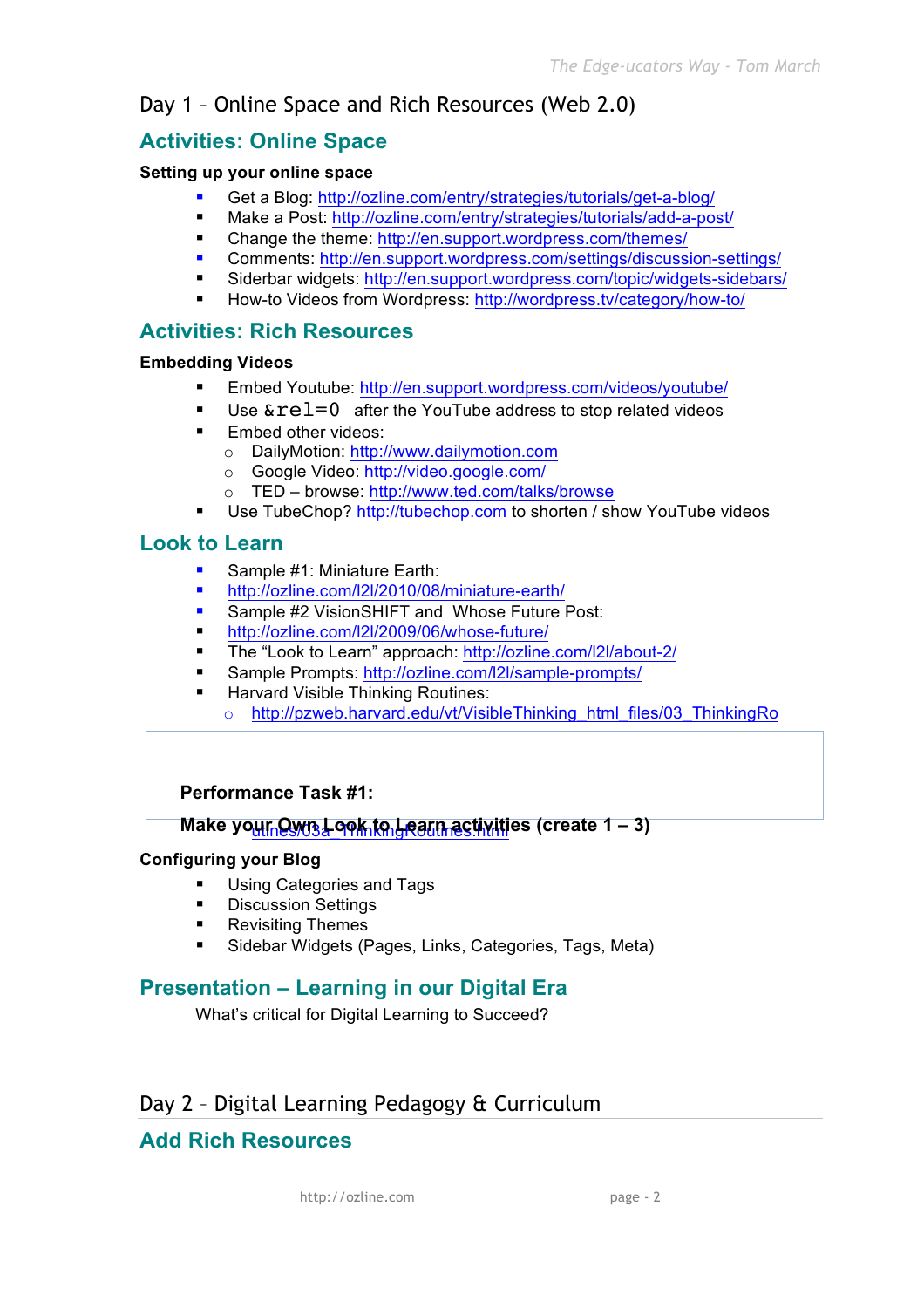#### **Really Simple Syndication (RSS) Feeds – Netvibes.com**

- Netvibes Tour: http://tour.netvibes.com/overview.php
- Tom's Asia Page: http://www.netvibes.com/tmarch#Tom's Asia\_Resources
- **Use: Podcast, Anything Flake, embed all codes**

#### **Add Podcast Players - iTunes**

- How to embed Podcast Player:
	- http://ozline.com/entry/strategies/tutorials/adding-a-podcast-player/
- Explore
	- o Audio: ABC's Background Briefing, BBC Documentaries, NYTimes Front Page.
	- o Video: National Geographic's Dangerous Encounters, Washington Post Video News, The Onion

#### **Bookmarks - Diigo**

- Join Diigo https://secure.diigo.com/sign-up
- Get the toolbar http://www.diigo.com/tools
- Consider getting an Educator account https://secure.diigo.com/education
- **Join some groups**

## **Pedagogical - Supporting Self-managed Learning**

#### **C E Q • A LL /** *Seek all!*

- http://ozline.com/entry/strategies/ceqall/rationale/
- CEQ•ALL Rubric (pdf) http://ozline.com/docs/cegall\_rubric.pdf
- Profiles (pdf): http://ozline.com/docs/CEQALL\_profiles.pdf
- **EXECO** Csikszentmihalyi's Conditions of Flow (pdf): http://academic.udayton.edu/jackbauer/CsikFlow.pdf
- Flow overview: http://pursuit-of-happiness.org/pursuit-of-happiness/history-ofhappiness/csikszentmihalyi
- Deci & Ryan's Theory: http://www.psych.rochester.edu/SDT/theory.php
- **Harvard's Visible Thinking:** http://www.pz.harvard.edu/vt/VisibleThinking\_html\_files/VisibleThinking1.ht ml
- Marzano's Dimensions of Thinking: http://www.mcrel.org/dimensions/whathow.asp
- Costa's Habits of Mind pdf: http://www.habitsofmind.org/system/files/HoM+Summary+Outline\_1.pdf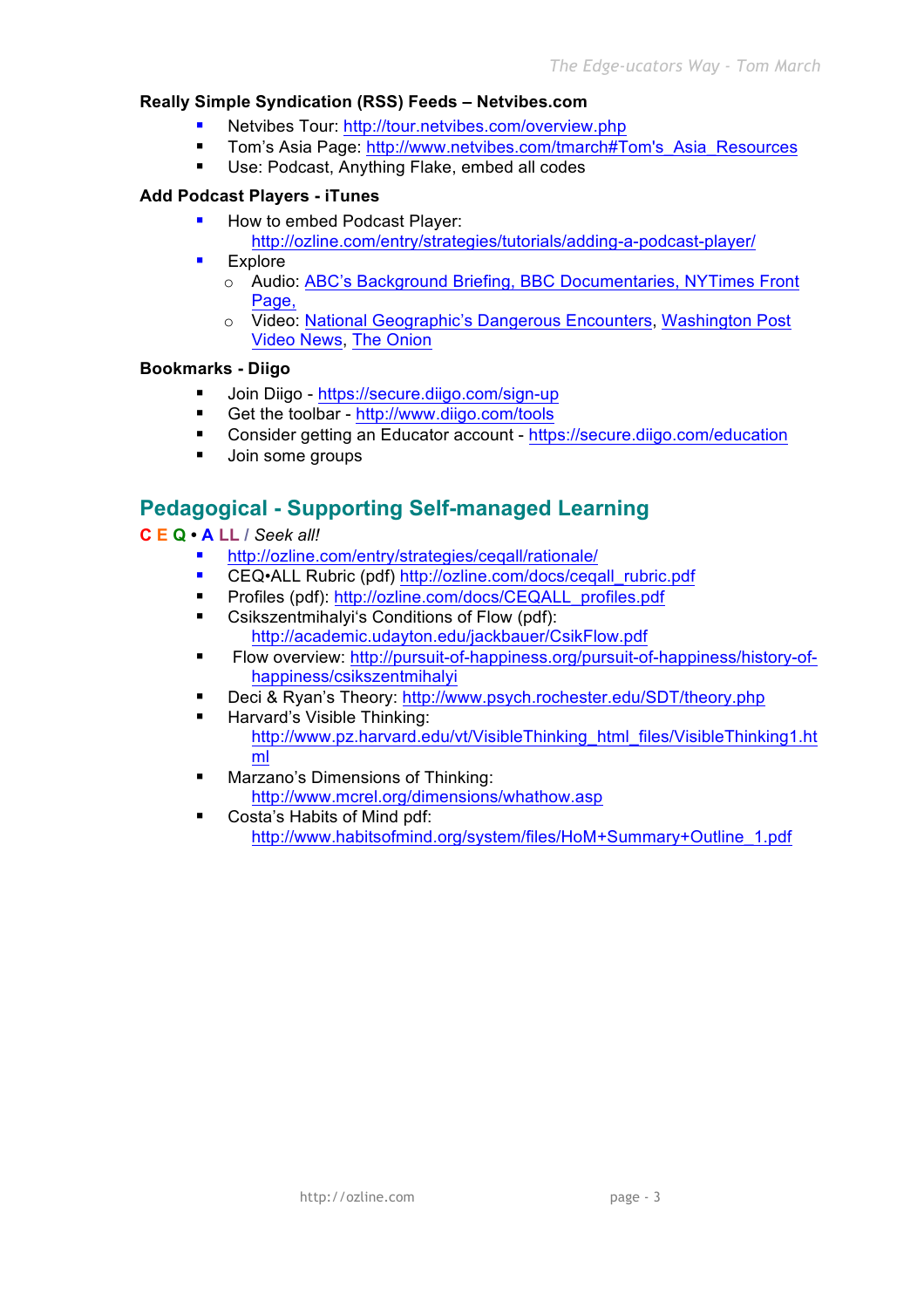## **ClassPortals**

- What is a ClassPortal? http://ozline.com/entry/strategies/classportals/
- Chapter 1 http://ozline.com/entry/strategies/classportals/chapter-1/
- Why ClassPortals? http://ozline.com/entry/writings/why-classactportals/
- Using a Blog as your ClassPortal (create a new blog?)

## **WebQuests 2.0**

- "Is You or Is You Ain't a WebQuest?" WebQuests.org / Zunal.com
- Reading: What WebQuests Are (Really).

#### **Activities**

- WebQuest 2.0 site
- **Tom's Current WebQuest 2.0 Process (pdf)**
- Use the article above and the Designing a WebQuest 2.0 (doc) and the links below as a guide.

#### **WebQuests .9 & 1.0**

- Bernie's Original WebQuest Structure
- **The World's first public "WebQuest" (not)**
- Tom's Filamentality / Web-and-Flow Modifications (template)
- Other Web-based Learning Scaffolds: Definitions and Examples
- **Tom's Educational Leadership rant about Real WebQuests**
- Bernie weighing in on "Real WebQuests"

# Real, Rich & Relevant Learning



## "Word Magic" or the "felt joy of learning"?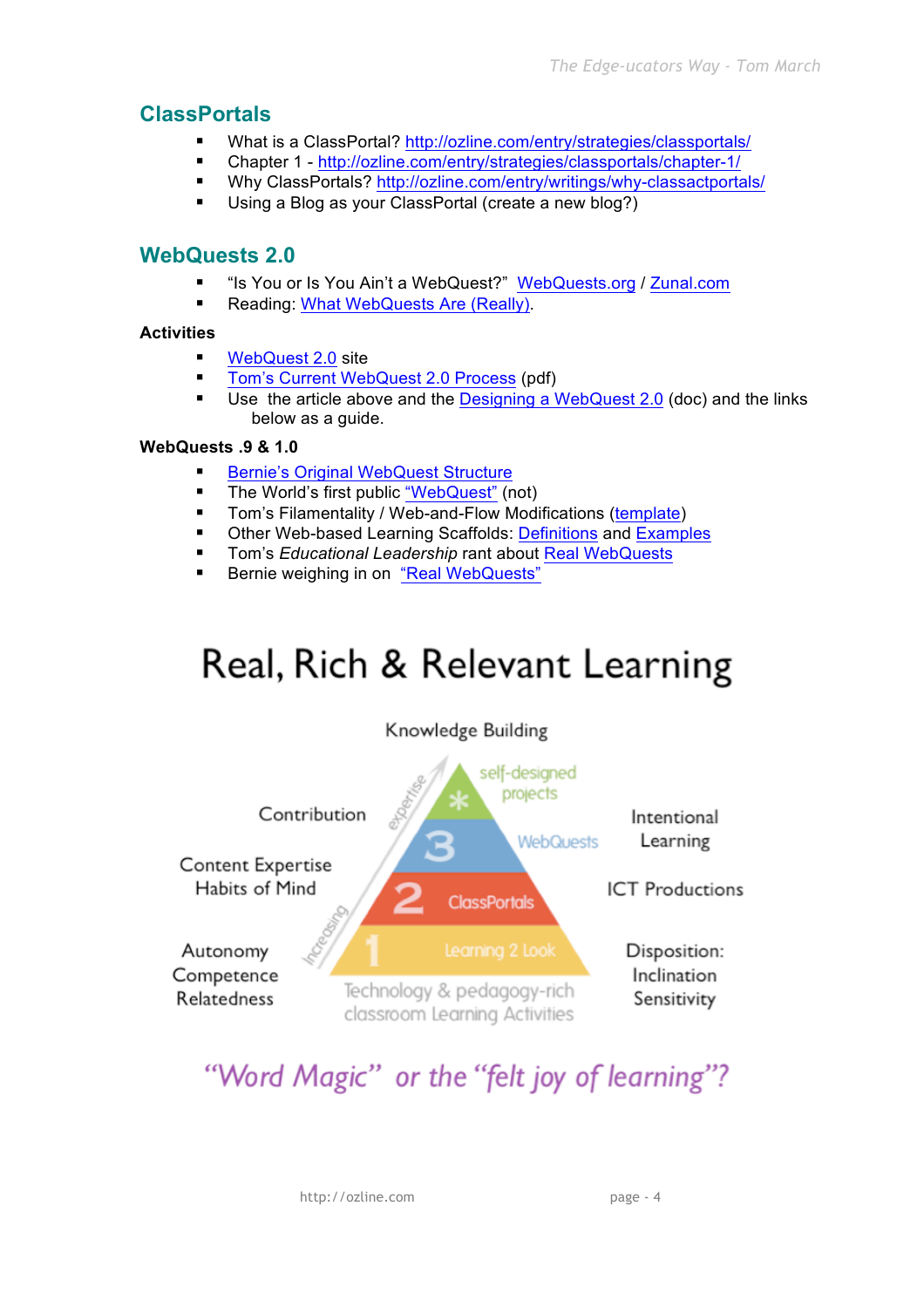